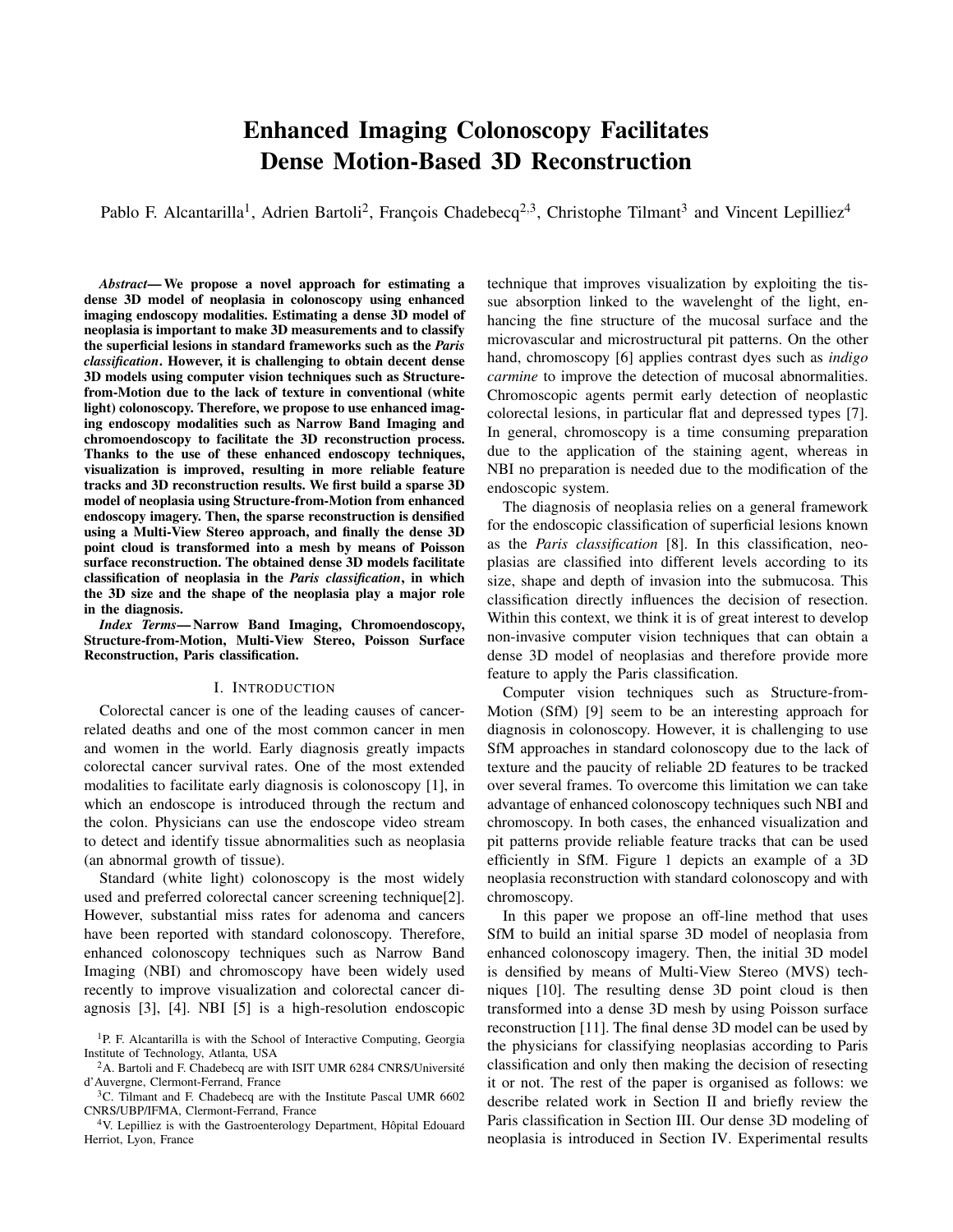

Fig. 1. 3D Neoplasia reconstruction results. First column: standard colonoscopy. Second column: enhanced colonoscopy. First row: sample input image. Second row: 3D view from the dense model. It can be observed that the 3D model with standard colonoscopy cannot recover accurately the 3D geometry of the neoplasia due to the lack of texture. However, when using enhanced colonoscopy the 3D model is recovered more accurately.

are reported in Section V. Final conclusions and future work are described in Section VI.

# II. RELATED WORK

Computer vision techniques that recover the 3D geometry of a rigid scene have been proposed in different medical imaging applications. These techniques use an SfM pipeline to recover a sparse 3D geometry by either using monocular [12], [13] or stereo imaging devices [14]. The main problem with monocular frameworks is that the 3D geometry of the scene can be recovered up to a scale factor, while in the stereo case this ambiguity does not occur. In addition, sparse 3D models do not provide enough information to be interpreted by physicians.

In colonoscopy, there have been some approaches focused more on automatic segmentation and classification of neoplasias based on 2D appearance models [15], [16]. While this is an interesting and challenging problem, the gold standard for the endoscopic classification of superficial lesions is the Paris classification, in which neoplasias are classified into different types of lesions according to their 3D size and shape. Therefore, we think that an approach that can estimate the size of neoplasias in 3D is more interesting than 2D segmentation approaches that do not recover the underlying 3D geometry. SfM in standard colonoscopy was tried before in [12]. However, the main flaw of this approach is that it cannot recover accurately the 3D surface due to the lack of texture and the sparse number of points.

Recently, Chadebecq *et al.* [17] proposed an image-based method to estimate the size of the neoplasias combining Depth-From-Focus (DFF) and Depth-From-Defocus (DFD) techniques [18], [19]. Even though, this method is efficient for recovering the absolute scale by automatically detecting the blur-unblur breakpoint in a colonoscopy video sequence, it is not reliable for estimating a dense 3D model of a neoplasia. This is because the method assumes that a neoplasia is frontoparallel to the gatroscope's tip (which is a strong assumption that is not true in most of the scenarios) yielding an underestimated size.

# III. THE PARIS CLASSIFICATION

In this section, we briefly review the Paris classifcation for neoplastic lesions in colonoscopy [8]. In the Paris classification, neoplastic lesions with superficial morphology are classified as Type-0. Other more advanced gastric tumours are classified in different types. Neoplastic lessions are those whose endoscopic appearance suggests that the depth of penetration in the digestive wall is not more than into the submucosa. Depending on the size and shape, Type-0 neoplastic lesions are classified into different sublevels:

- 0-I: Polypoid, pedunculated or sessile
- 0-IIa: Non-Polypoid, superficial or elevated
- 0-IIb: Non-Polypoid, flat
- 0-IIc: Non-Polypoid, superficial shallow, depressed
- 0-III: Non-Polypoid, excavated

## IV. DENSE 3D NEOPLASIA MODELING

Given an enhanced colonoscopy video stream with NBI or chromoscopy settings the user chooses one frame from which the 3D reconstruction starts. Posterior keyframes are selected automatically from the video stream considering that we have enough motion and feature correspondences between each pair of selected frames. Figure 2 depicts an overall overview of the different reconstruction steps in our approach.



Fig. 2. Different steps in our dense 3D neoplasia modeling.

Firstly, the endoscope is calibrated in a setup process to estimate camera's intrinsics [20]. We then perform radial distortion correction which is usually large in colonoscopy imagery. Considering that the camera's intrinsics are known, we first perform SfM on a set of selected keyframes with enough baseline between them. The goal of SfM algorithms is to reconstruct an unknown 3D scene and camera motion from a set of feature correspondences. We use a similar SfM pipeline as the one described in [21], using the Speeded Up Robust Features (SURF) [22] as our feature detector and descriptor. We avoid detecting features in areas where we have specular reflectance by detecting saturated blobs in the image and use these blobs as an input mask for the feature detector algorithm. Once features are detected in every keyframe, we match feature descriptors between the image pairs using the nearest neighbor distance ratio strategy as described in [23]. Then, we identify the inliers from the set of putative matches by fitting a Fundamental matrix in a RANSAC procedure [24].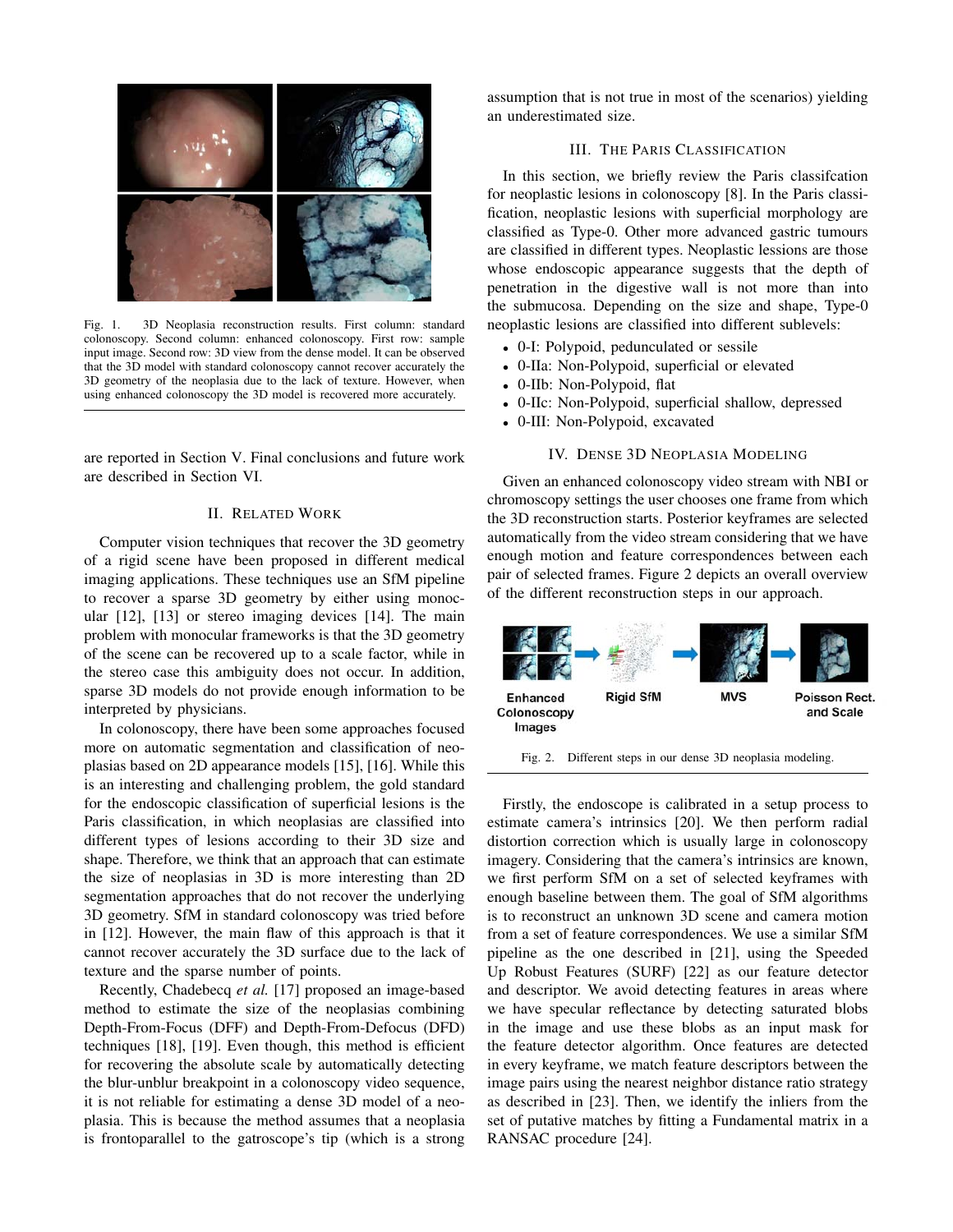The output of the SfM pipeline is a sparse 3D reconstruction of a rigid scene and the camera motion (rotation and translation) for each keyframe. This kind of 3D model is still not useful enough to measure the size of neoplasia due to the small number of 3D points. Therefore, we run a model densification step. We use the MVS technique described in [10] to obtain a dense 3D point cloud from the optimized camera poses. This technique reconstructs a set of oriented patches covering the surface of an object of interest by minimizing a photometric discrepancy function. Then, the dense 3D point cloud is converted to a dense mesh by using Poisson surface reconstruction [11].

At this point we have a dense 3D mesh of a surface up to a scale factor. In order to recover the correct scale of the 3D model, we use the method described in [17]. By combining DFF and DFD techniques and finding the blur-unblur breakpoint in the analyzed video sequence this method is able to obtain the correct scale of the 3D model.

#### V. RESULTS

In order to validate our approach, we show experimental resuls on several *in-vivo* sequences. We show quantitative results on sequences with different types of neoplasias. All the sequences were acquired with the Olympus HQ-190 endoscope. We consider several chromoscopy sequences and one NBI experiment.

Chromoscopy and NBI have an extreme importance in the quality of the dense 3D model reconstruction, since SfM and MVS methods are prone to failure when reconstructing textureless surfaces. Dense models cannot be obtained with normal endoscope settings. Figure 3(a) depicts the detected SURF features using standard colonoscopy, whereas (b) depicts the detected features using enhanced colonoscopy (chromoscopy) for the same surface. For both images we used the same detector response threshold. As can be observed, the texture of the underlying surface is highlighted when using enhanced colonoscopy and thus the number of detected features is much higher than in the standard colonoscopy case.



Fig. 3. Number of detected features per image: (a) 138 features using standard colonoscopy (b) 1069 features using enhanced colonoscopy. The features are depicted in red circles with radius proportional to the scale of the detected keypoint.

Figure 4 shows 3D reconstruction results for five different experiments. For each experiment we show a curve surrounding the neoplasia of interest in red, highlighting the superficial lesion for which we obtained size estimates. Table I shows size estimation and Paris classification results for the different experiments. We compute the diameter of the different neoplasias, depicted by a red line as shown in Figure 4. The first experiment shows an adenoma whith a sessile polyp. The second one consists of a laterally spreading tumor in the colon. The third experiment consists of two main pendunculated hyperplasias. The fourth one shows a laterally spreading adenoma in the colon, whereas the fifth experiment consists on two sessile polyps.

| <b>Experiment</b> | Diameter (mm) | Paris Class. |
|-------------------|---------------|--------------|
|                   | 3.32          | $0-IIa$      |
|                   | 7.29          | 0-IIa        |
|                   | 2.87          | $0-Ip$       |
|                   | 0.82          | $0-IIc$      |
|                   | 2.91          | 0-Ha         |

TABLE I SIZE ESTIMATION OF NEOPLASIAS AND PARIS CLASSIFICATION RESULTS.

#### VI. CONCLUSIONS AND FUTURE WORK

In this paper we have proposed an off-line method for building a dense 3D model of neoplasia using enhanced colonoscopy (NBI and chromoscopy). The use of enhanced colonoscopy facilitates SfM approaches to obtain reliable 3D reconstruction results due to the improved texture. To the best of our knowledge, this is the first work to propose SfM in enhanced colonoscopy obtainind reliable 3D dense neoplasia reconstructions. We believe this is an important contribution since previous approaches that use SfM in standard colonoscopy are not able to estimate a reliable 3D surface due to the lack of texture and paucity of reliable features. The experimental results are encouraging and show that the proposed approach can be of benefit to physicians in order to facilitate the diagnosis of neoplasia according to the Paris classification. In the near future, we are interested in performing an extensive evaluation with ground-truth data and developping a real-time system based on the proposed techniques with automatic classification of neoplasia that can be used by physicians during exploration.

#### ACKNOWLEDGMENTS

The authors would like to acknowledge the support of ANR through project SYSEO.

#### **REFERENCES**

- [1] J. P. Hassinger, S. D. Holubar, R. Pendlimari, E. J. Dozois, D. W. Larson, and R. R. Cima, "Effectiveness of a multimedia-based educational intervention for improving colon cancer literacy in screening colonoscopy patients," *Diseases of the Colon & Rectum*, vol. 53, no. 9, pp. 1301–1307, 2010.
- [2] D. K. Rex, D. A. Johnson, J. C. Anderson, P. S. Schoenfeld, C. A. Burke, and J. M. Inadomi, "American college of gastroenterology guidelines for colorectal cancer screening," *Am. J. Gastroenterology*, vol. 104, no. 3, pp. 739–750, 2009.
- [3] H. Tajiri and H. Niwa, "Recent advances in electronic endoscopes: Image-enhanced endoscopy," *Japan Gastroenterological Endoscopy Society*, vol. 51, no. 3, pp. 199–203, 2008.